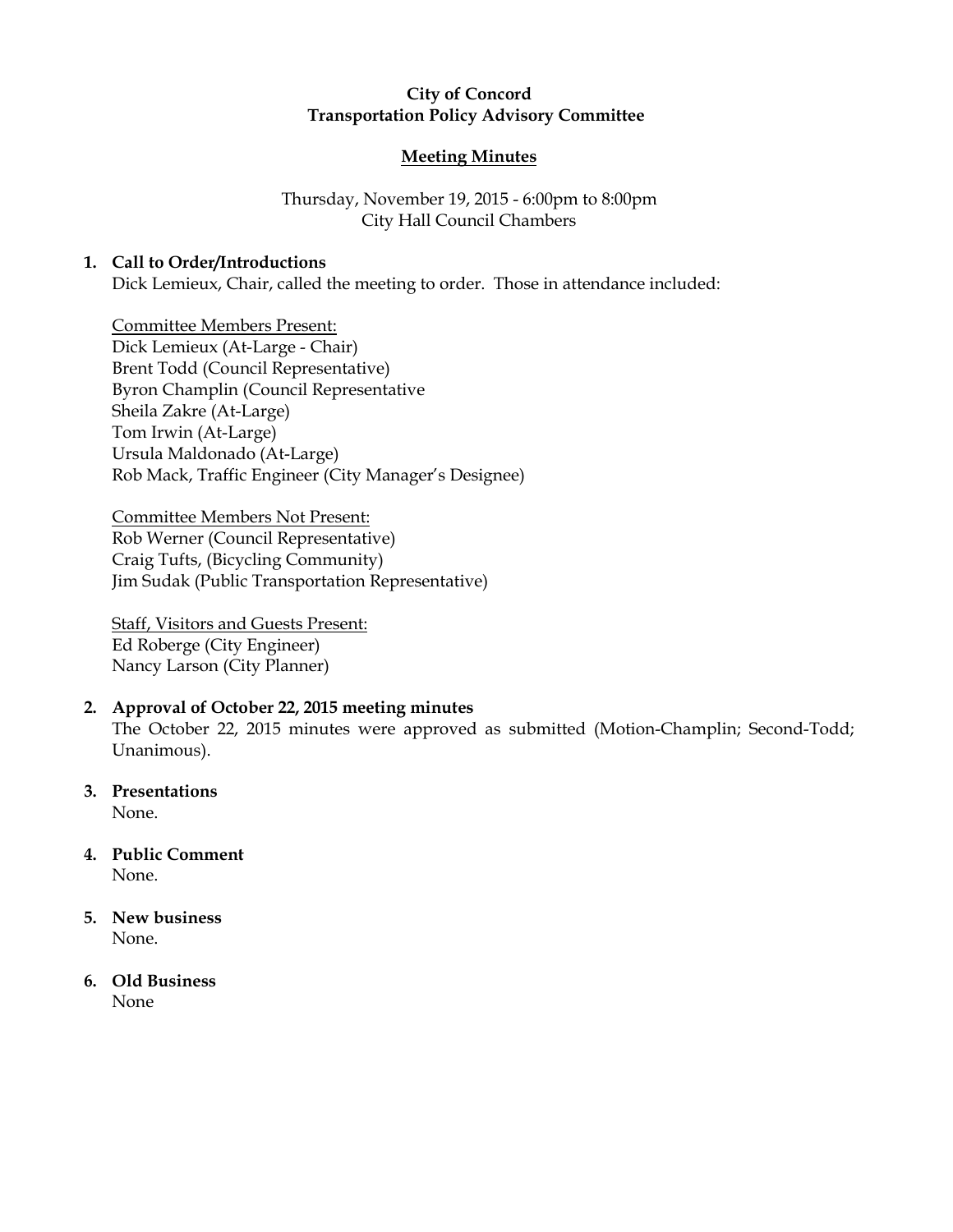# 7. Consent Reports

a. Approval of Subcommittee Minutes (Pedestrian, Bicycle, Public Transportation, and Traffic Operations)

The following subcommittee reports were accepted by unanimous consent: Bicycle/Pedestrian – September 8, 2015; Public Transit – May 19, 2015; and Traffic Operations – October 20, 2015.

# 8. City Council Meeting Update

Councilor Todd reported that at its November 9, 2015 meeting, Council referred a resident request to TOC for deer crossing signs on Borough Road near Blueberry Lane.

# 9. TPAC Referrals from City Council, Staff and Chair

a. Referral from City Council regarding a resident concern on wheelchair accessibility on Union Street (City Council: 8/10/15)

In follow-up to discussions at prior TPAC and TPAC-PT meetings, staff invited Mr. Pilch to attend tonight's TPAC meeting to discuss the sidewalk ramp improvements made to correct the wheelchair accessibility problem noted on Union Street, as well as to discuss funding sources for a potential wheelchair transportation service. Mr. Pilch was not in attendance. Staff presented a draft report for TPAC review that summarized TPAC and staff actions to address the requests in the referral. The draft report was approved as submitted (Motion-Champlin; Second-Irwin; Unanimous). The report will be submitted as a consent item to City Council on December 14, 2015. Councilor Champlin noted his conversation with Mr. Pilch earlier this fall and that Mr. Pilch was quite pleased with the city's prompt actions to address the sidewalk problem. Councilor Champlin commended TPAC subcommittees and staff for their responsiveness to this request and their efforts to reach out to Mr. Pilch.

b. Referral by the Chair to discuss the status of the sections of N. and S. Main Street immediately north and south of the Downtown Complete Streets Project The Chair noted that a work session to refine a striping-only plan for the northern and southern segments of Main Street (referred to as the 'bookends') was held earlier in the month (attendees: Rob Mack, Jeff Warner, Dick Lemieux and Craig Tufts). Options to restripe the existing paved street width were explored, with particular attention given to implementing consistent vehicle lane-use and bicycle lanes compatible with those of the adjoining Main Street Complete Streets improvement.

Ed Roberge suggested that staff would finalize recommendations for the 'bookend' restriping plans and provide them to the Main Street design consultant in December for plan preparation and estimates. In December or January, City Council will decide on a Main Street up-lighting design. That decision will firm up the cost for the remaining year of construction in 2016. In particular, the amount of remaining funding will be better defined and the level to which the 'bookends' might be included will be determined. Staff will report back to Council in March on a study of the four additional parking spaces that were added in front of Bead It. This would be an appropriate time to include a TPAC recommendation on the 'bookends' improvements as a potential priority for Council consideration.

After considerable discussion, TPAC attendees concurred on the above schedule. The development of a TPAC recommendation and report will be continued in January.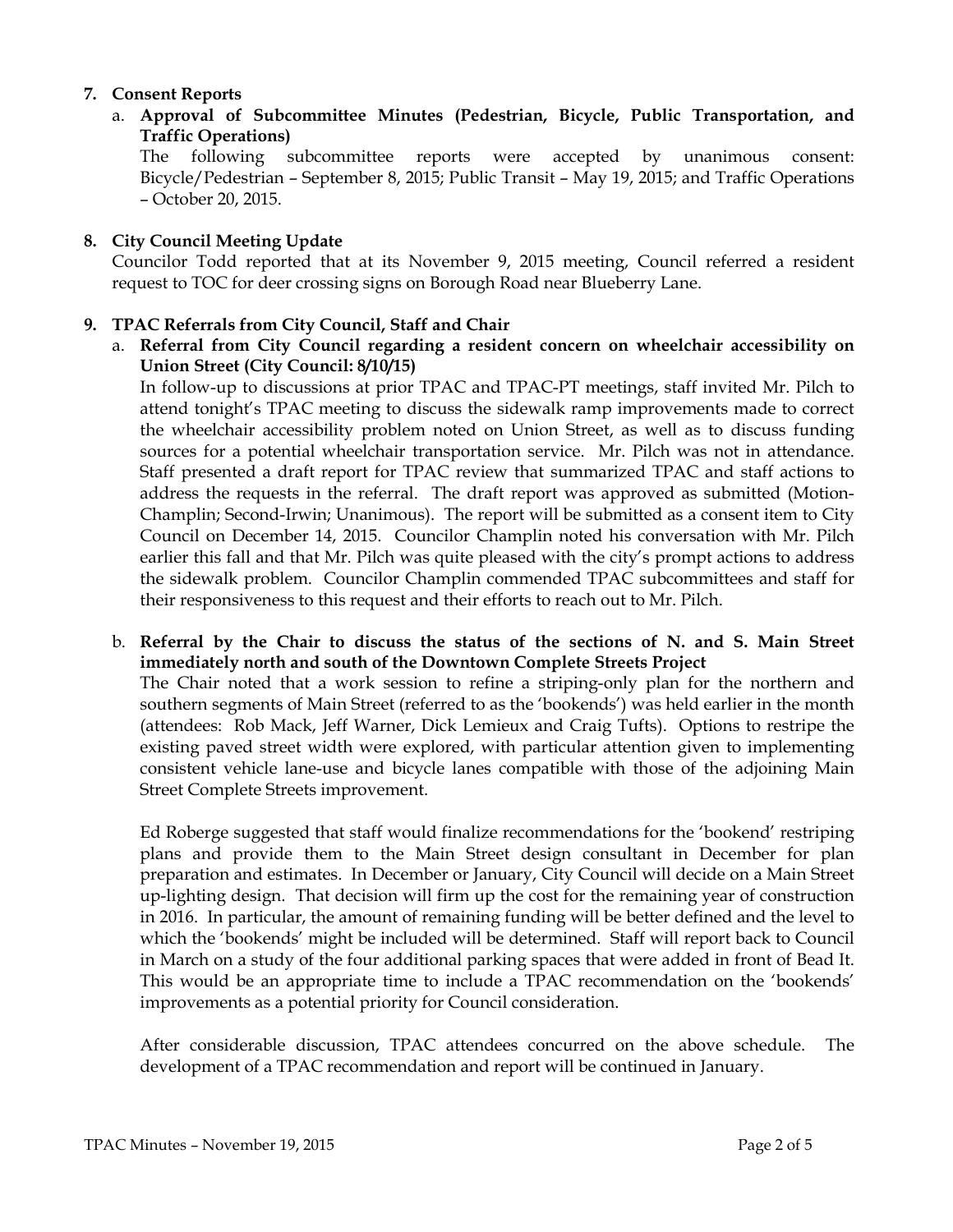### 10. Status report on subcommittees

## a. Bicycle/Pedestrian Committee, Craig Tufts

The Chair reported that the subcommittee did not meet this month. The League of American Bicyclists awarded Concord recognition as a Bicycle Friendly Community at the bronze level for an additional four years (2015-2019). In 2010, Concord became the first NH community to receive this recognition. Ursula Maldonado also reported that she, Sheila Zakre and Craig Tufts planned to set up an information booth on the Heights during the November shopping parade to share information get feedback from the public on aspects the proposed pedestrian master plan.

### b. Public Transit Committee, Tom Irwin

Tom Irwin reported that TPAC-PT did not meet this month. However, he did bring attention to TPAC-PT's considerable discussion at its last meeting regarding CAT's planned bus acquisition with particular regard to the type of bus that may ultimately be acquired based on either a front- or rear-engine mount specification. At issue is the lower maintenance cost of a front-engine bus versus the visual attractiveness of a modern rear-engine bus. TPAC-PT had requested specific cost data from CAT to help further the discussion, but none has yet been provided.

TPAC members had considerable discussion regarding the merits of each bus type. There was general concurrence that the visual attractiveness of a rear-engine bus could help promote CAT service to a larger customer base; however the added costs needed to be better defined in order for TPAC to make a recommendation. Brent Todd suggested that TPAC-PT request additional information from CAT at its next meeting regarding maintenance costs and operating data for the two different bus types so that a more-informed recommendation can be made. TPAC could then have a follow-up discussion on TPAC-PT's findings and recommendations, with goal to make an overall TPAC recommendation.

#### c. Traffic Operations Committee, Rob Mack

Rob Mack reported that TOC met on November 17, 2015 and considered: a resident concern on traffic speeds along the passing zone on Mountain Road north of Hoit Road; a referral from Council regarding a resident request for deer crossing signs on Borough Road; a resident request for a stop sign at the Union/Albin intersection; and a resident request to extend the 25 mph speed limit on Elm Street further west of Chandler Street.

#### 11. Staff Updates

## a. Downtown Complete Streets Improvement Project – TIGER 2012 (CIP460)

Ed Roberge reported that the reconstruction of N. Main Street would be completed this week, with all construction activity ending for the season. S. Main Street work will begin next spring.

#### b. US Route 3 North Improvements (CIP 35)

Ed Roberge reported that corridor construction is active and that work on the new signals at the fire station and at the Borough Road intersection would begin next week.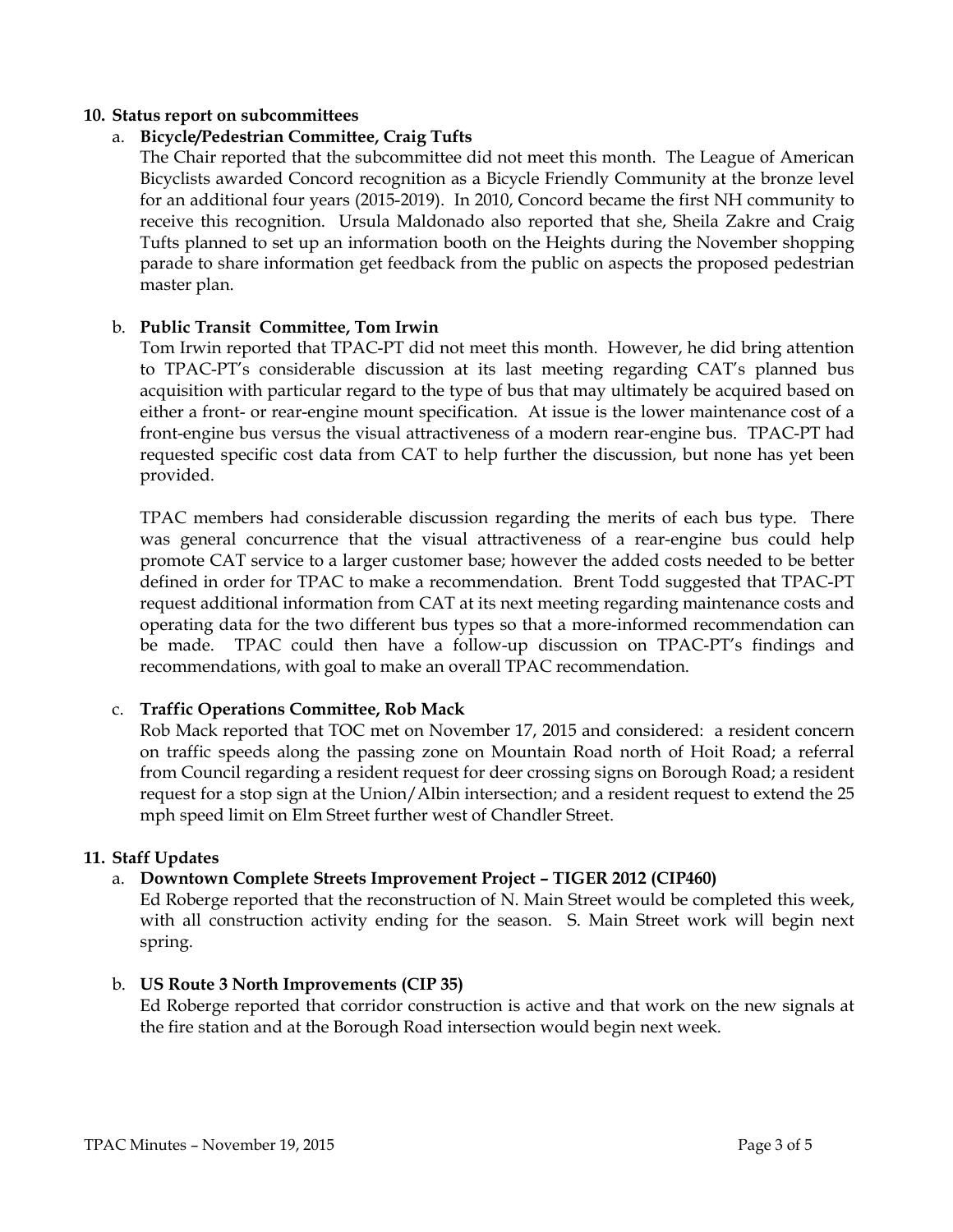# c. Sewalls Falls Bridge Replacement Project (CIP 22)

Ed Roberge reported that the old land-span to the former bridge is gone and the new footing on the west side of the river is being constructed now. The eastern half of the old truss bridge will be removed next month.

## d. Loudon Road Corridor Improvements (CIP 19)

Ed Roberge reported that final design and right-of-way coordination is underway. Advertisement for construction is anticipated in February 2016. City Council plans to discuss project and funding status at its January meeting.

## e. Mountain/Shawmut/East Side/Exit 16 Roundabout (CIP 24)

Ed Roberge reported that staff is finalizing a design agreement with CMA Engineers, with design occurring this winter and construction being done next spring or summer.

### f. Merrimack River Greenway Trail (CIP 543)

Ed Roberge reported that the project design will be by VHB, Inc. with construction anticipated next spring or summer.

## g. I-93 Bow-Concord (NHDOT)

Ed Roberge reported that the Mayor has appointed a project review committee to represent city interests and provide feedback to the NHDOT as the study develops. The committee includes Mayor Bouley, City Manager Tom Aspell, Deputy City Manager Carlos Baia and Philip Hastings.

#### 12. Other Discussion Items

## a. Main Street sidewalk step visibility

Sheila Zakre noted a concern regarding the visibility of the steps on Main Street near The Works for pedestrians that choose to walk southbound along the portion of the sidewalk that crosses the raised patio area near the building faces. At issue is the visibility of the granite steps against the background of granite sidewalk pavers, particularly for vision-impaired walkers or those not paying attention to the walkway ahead. Ed Roberge noted that during sidewalk construction there was a large warning sign placed at the top of the steps to alert pedestrians to the new steps. The completed sidewalk now has features to enhance the visibility of the steps including: application of a granite stain to darken the steps (contrasting against the lighter granite sidewalk in the background); and placement of handrails on and near the steps. The possibility of adding a raised strip on the steps was considered, but was felt to contribute to a potential tripping hazard in this circumstance. He would offer to meet with anyone with impaired vision out on Main Street at the completed steps to get user feedback.

## b. New pedestrian crossing operation at the Main/Pleasant intersection

Brent Todd inquired about the new pedestrian signal phasing at the Main/Pleasant intersection. At issue was concern expressed by a corner business owner and several walkers about pedestrian crossings that now have to mix with turning traffic. Ed Roberge noted that the new signal operation does not replicate the old exclusive pedestrian crossing with diagonal crossing movement, and that folks need time to become familiar with the new operation. The new intersection crossings are more compact and designed for pedestrians to